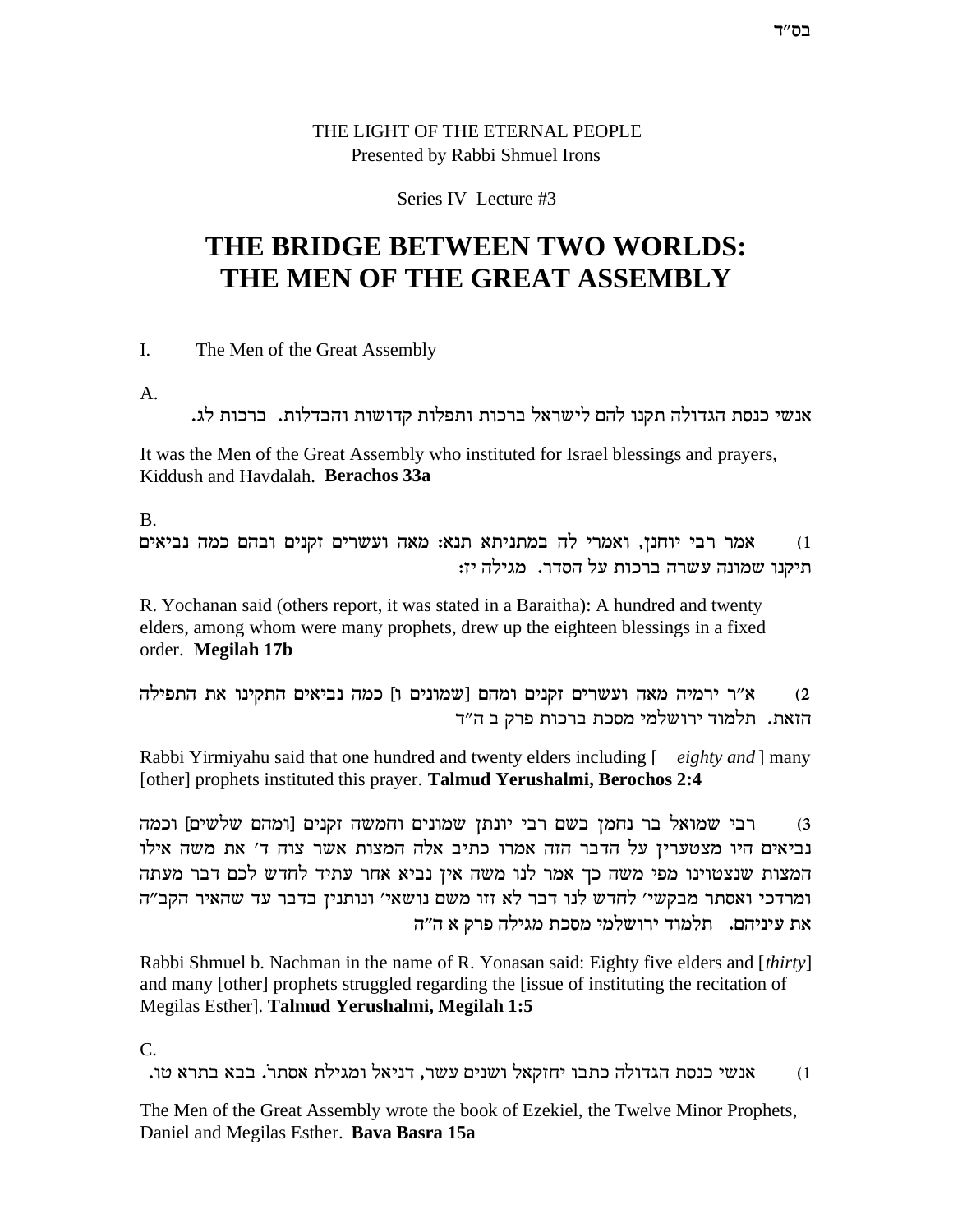מה לא כתבו מחוקאל בעצמו אם לא כתבו וחוקאל העצמו הם המבו יחזקאל - שנתנבא בגולה ואיני יודע מפני שלא נתנה נבואה ליכתב בחוצה לארץ וכתבום אלו לאחר שבאו לארץ וכן ספר דניאל שהיה בגולה וכן מגילת אסתר ושנים עשר מתוך שהיו נבואותיהם קטנות לא כתבום הנביאים עצמם איש איש ספרו ובאו חגי זכריה ומלאכי וראו שרוח הקדש מסתלקת שהיו הם נביאים אחרונים ועמדו וכתבו נבואותיהם וצרפו נבואות קטנות עמם ועשאום ספר גדול . שלא יאבדו מחמת קטנם. רש״י מסכת בבא בתרא טו

[The Men of the Great Assembly] put into writing the book of Ezekiel who prophecied in the Diaspora. I don't know why Ezekiel didn't write it down himself unless the reason is that prophecy is not allowed to be written outside of the land of Israel and [therefore] the [Men of the Great Assembly] wrote it down after they came into the land. Similarly, this principle applies to the book of Daniel, who was in the Diaspora [at the time the events occurred]. Similarly, this applies to the Megilas (Scroll of) Esther. [The reason that it was the Men of the Great Assembly who put the prophecy of] the Twelve [Minor] Prophets [into writing and not the prophets themselves] was because since the size of each one of their prophecies was small [and would not be preserved], they didn't write it down themselves. Then Chagai, Zechariah, and Malachi came and saw through the inspiration of *Ruach HaKodesh* (Holy Spirit), for they were from the last of the Prophets, that prophecy was coming to an end and they wrote down their own prophecies and combined them together with the smaller prophecies into a large book so that they wouldn't be lost because of their small size. **Rashi to Bava Basra 15a**

#### D.

רבי עקיבה שהתקין מדרש הלכות והגדות ויש אומרים אלו אנשי כנסת הגדולה. תלמוד ירושלמי מסכת שקלים פרק ה

Rabbi Akiva put the Midrash, Halachos (Mishna) and Agados, in their present form. Others say that it was the Men of the Great Assembly. **Talmud Yerushalmi, Shekalim 5:1**

### E.

אמר רבי יהושע בן לוי: למה נקרא שמן אנשי כנסת הגדולה ־ שהחזירו עטרה ליושנה. אתא , משה אמר (דברים י) הא–ל הגדל הגבר והנורא, אתא ירמיה ואמר: נכרים מקרקרין ־ בהיכלו איה נוראותיו? לא אמר נורא. אתא דניאל, אמר: נכרים משתעבדים בבנין, איה גבורותיו? לא אמר גבור. אתו אינהו ואמרו: אדרבה, זו היא גבורת גבורתו שכובש את יצרו, שנותן ארך אפים לרשעים. ואלו הן נוראותיו ־ שאלמלא מוראו של הקדוש ברוך הוא היאך אומה אחת יכולה להתקיים בין האומות? ורבנן היכי עבדי הכי ועקרי תקנתא דתקין משה ־ אמר רבי :אלעזר: מתוך שיודעין בהקדוש ברוך הוא שאמתי הוא, לפיכך לא כיזבו בו. יומא סט

Why were they called Men of the Great Assembly? Because they restored the crown of the Divine attributes to its ancient completeness. [For] Moshe had come and said: The great G-d, the mighty, and the awe inspiring. Then Jeremiah came and said: Foreigners are destroying His Temple. Where are, then, His awe inspiring deeds? Hence he omitted [the attribute] the 'awe inspiring'. Daniel came and said: Foreigners are enslaving his sons. Where are His mighty deeds? Hence he omitted the word 'mighty'. But they came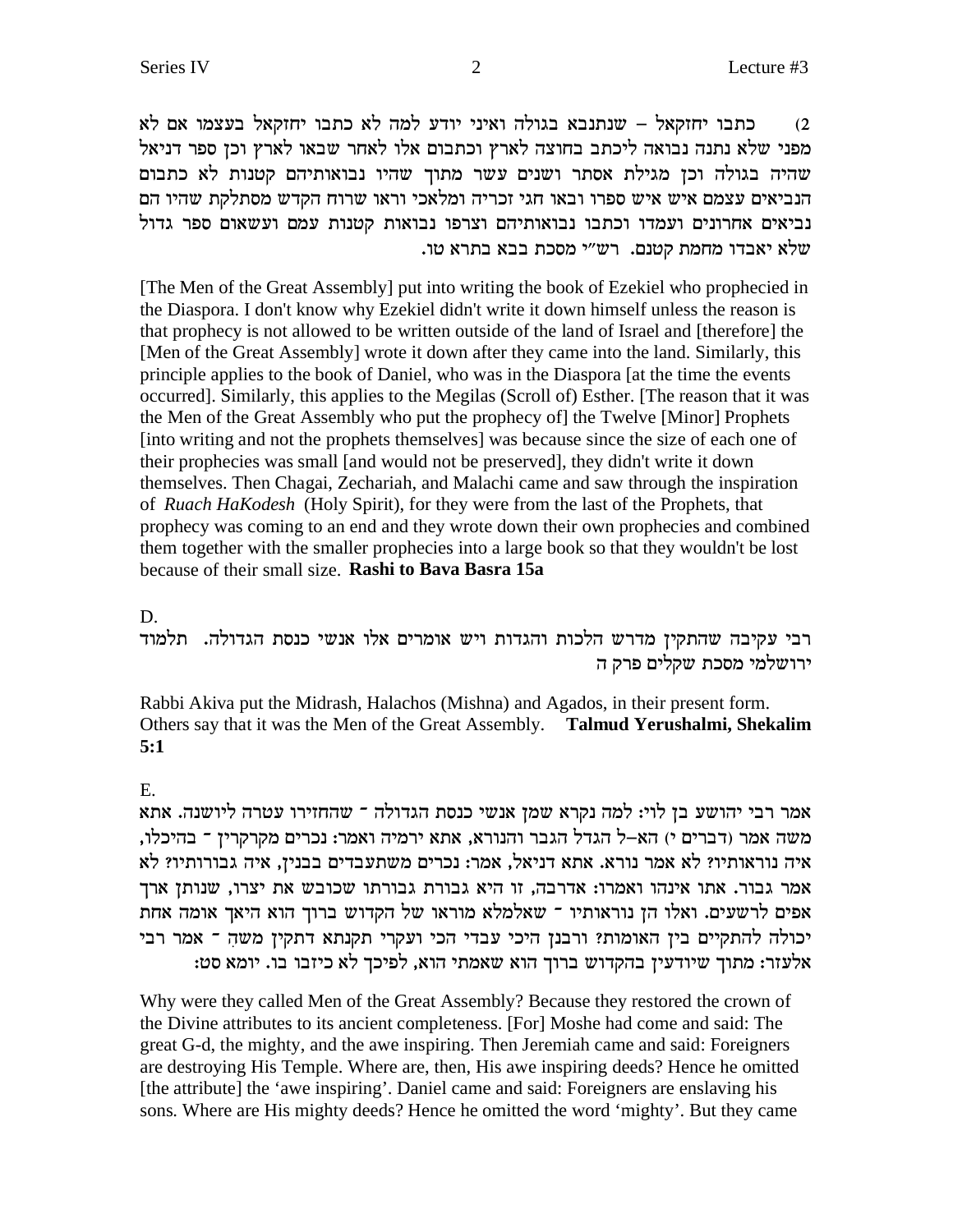and said: On the contrary! Therein lie His mighty deeds that He suppresses His wrath, that He extends long-suffering to the wicked. Therein lie His awe inspiring powers: For, but for the fear of Him, how could one [single] nation persist among the [many] nations! But how could [the earlier] Rabbis abolish something established by Moshe? R. Elazar said: Since they knew that the Holy One, blessed be He, insists on truth, they would not ascribe false [things] to Him. Yoma 69b

II. The Teachings of the Men of the Great Assembly

A.

הם אמרו שלשה דברים. הוו מתונים בדין. והעמידו תלמידים הרבה. ועשו סיג לתורה. אבות א:א

The Men of the Great Assembly used to say three things: Be deliberate in judgment, establish many disciples, and make a protective fence around the Torah. Avos 1:1

**B.** דרש בר קפרא: מנא הא מילתא דאמרו רבנן הוו מתונין בדין ־ דכתיב (שמות כ׳) לא  $(1)$ תעלה במעלת, וסמיך ליה (שמות כ"א) ואלה המשפטים. סנהדרין ז:

Bar Kappara said in a lecture: Whence can we derive the dictum of our Rabbis: Be deliberate in judgment? From the words (Exodus 20:26): Neither shalt thou go up by steps upon My altar. For this is followed by: And these are the judgments . . . Sanhedrin  $7<sub>b</sub>$ 

אצוה את שפטיכם בעת ההיא לאמר שמע בין אחיכם ושפטתם צדק, אמרתי להם היו  $(2)$ מתונים בדין שאם בא דין לפניך פעם שתים ושלש אל תאמר כבר בא דין זה לפני ושניתיו ושלשתיו אלא היו מתונים בדין וכך היו אנשי כנסת הגדולה אומרים היו מתונים בדין והעמידו תלמידים הרבה ועשו סייג לתורה. ספרי דברים פיסקא טז

And I commanded your judges at that time saying, "Listen [to the dispute] between your brethren and judge with righteousness." (Deut. 1:16). I said to them. "Be deliberate in judgment. If the same judgment comes before you twice or three times don't say, 'This judgment has already come before me twice or three times' but be deliberate in judgment." And this is what the Men of the Great Assembly said, "Be deliberate in judgment, establish many disciples, and make a protective fence around the Torah." **Sifrei Chapter 16** 

 $\mathcal{C}$ .

והעמידו תלמידים הרבה שבית שמאי אומרים אל ישנה אדם אלא למי שהוא חכם  $(1)$ ועניו ובן אבות ועשיר ובית הלל אומרים לכל אדם ישנה שהרבה פושעים היו בהם בישראל ונתקרבו לתלמוד תורה ויצאו מהם צדיקים חסידים וכשרים: מסכת אבות דרבי נתן נוסחא א פרק ג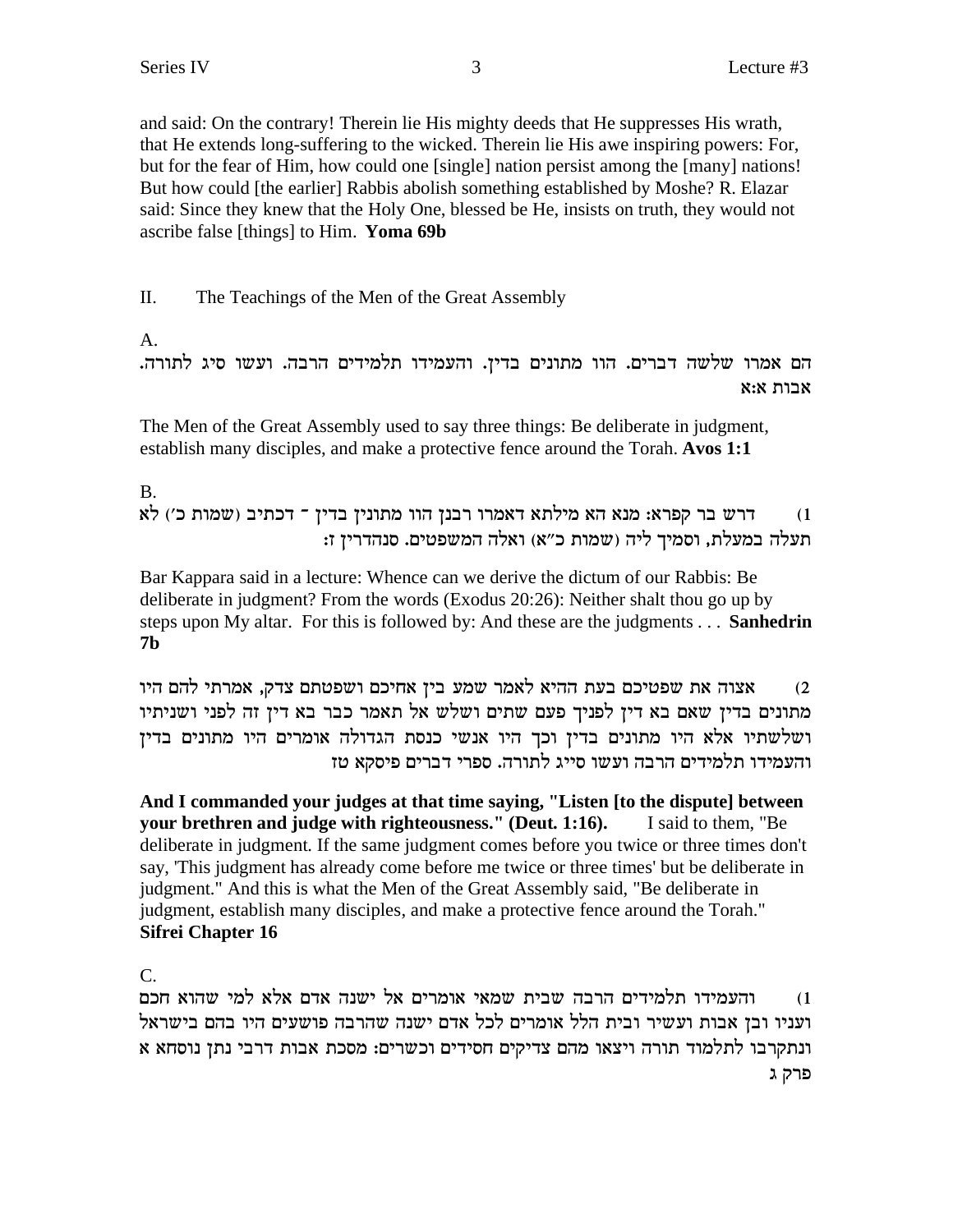**Establish many disciples.** [They said this because] Bais Shamai said that one should only teach someone who is wise, humble, from a prestigious family and is wealthy. Bais Hillel said that one should teach everyone, for there were many sinners amongst the Jewish people that were brought close to the study of Torah and became righteous, pious and upright. **Avos D'Rabbi Nosson I Chapter 3**

והעמידו תלמידים הרבה. בש"א אין שונין אלא לכשרים לבני אבות ולבני בני אבות בה"א לכל אדם. משלו למה"ד לאשה שהיא מושבת תרנגולת על הביצים מתוך הרבה היא . . מוציאה מעט ומתוך מעט אינה מוציאה כלום. . . . בבקר זרע את זרעך וגו' (קהלת י"א ו') רבי עקיבא אומר אם העמדת תלמידים הרבה בנערותך שלא תשב לך ותאמר דיי אלא העמד . בזקנותך והרבה תלמוד תורה כי אינך יודע. מסכתות קטנות מסכת אבות דרבי נתן נוסחא ב פרק ד

**Establish many disciples.** [They said this because] Bais Shamai said that one should only teach someone who is upright, the children or grandchildren of prestigious people. Bais Hillel said that one should teach everyone. They gave an analogy of a woman who puts a hen on top of eggs [that they hatch]. If she puts many eggs [under the hen], a few will hatch. If she puts only a few, she won't find any  $[that will hatch]$ ... **In the morning plant your seed and don't rest your hand in the evening. (Koheles 11:6)** Rabbi Akiva said that if you established many students in your youth, don't stop and say that it is sufficient. Rather, establish [more] in your old age and devote yourself to a great degree to the teaching of Torah, for you do not know [with which students you will be successful]. **Avos D'Rabbi Nosson II Chapter 4**

## D.

ו) וגם אסרה אכילת כל היוצא מן הגפן דברים שלא ישתכר מהם למה כך מכאן שחייב אדם להרחיק עצמו מן הכיעור ומן הדומה לכיעור ומן הדומה לדומה מכאן שעשתה תורה סייג לדבריה, תמן תנינן הוו מתונים בדין והעמידו תלמידים הרבה ועשו סייג לתורה כיצד יעשה אדם סייג לדבריו כדרך שעשתה תורה סייג לדבריה הרי הוא אומר ואל אשה בנדת טומאתה לא תקרב יכול יחבקנה וינשקנה וידבר עמה דברים בטלים ת״ל לא תקרב. במדבר רבה פרשה י $\mathbf r$ ה

In addition, the Torah forbade all that is produced by the grape vine, substances that are not intoxicating. Why is this so? Because a person is required to distance himself from that which is repulsive and that which appears to be so or anything that faintly even resembles it. From this we see that the Torah created a protective fence to preserve its utterances. We were taught there [in Avos 1:1] "Be deliberate in judgment, establish many disciples, and make a protective fence around the Torah." How should a person make a protective fence around the Torah? Just like the Torah did. Behold it is stated (Lev. 18:19), "Also you shall not approach a woman to uncover her nakedness as long as she is put apart for her menstrual uncleanness." [Since] I would think that one is allowed to hug and kiss her and have idle conversation with her does Scripture state, "You shall not approach [her]." **Midrash BaMidbar Rabbah 10:8**